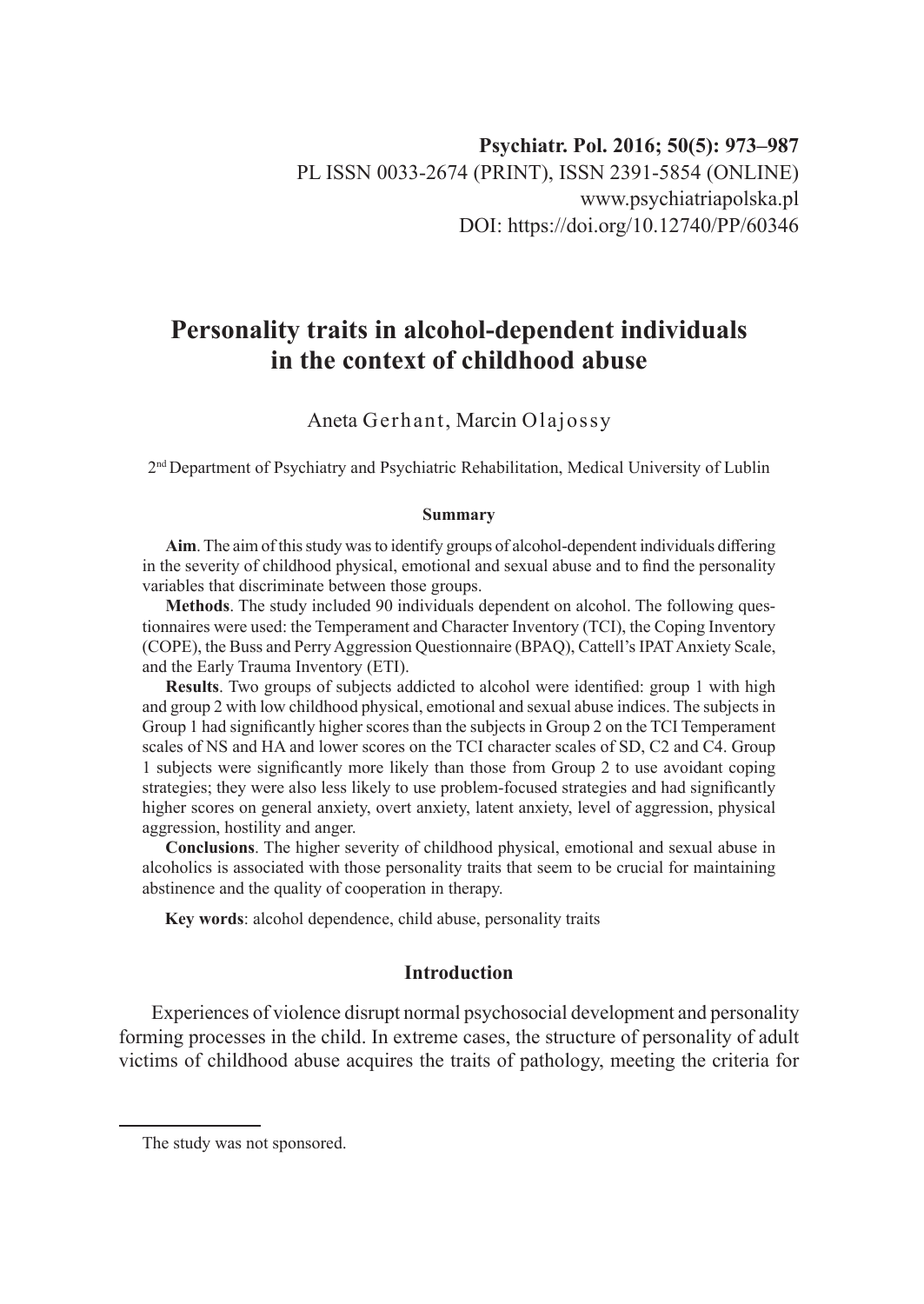antisocial, borderline, narcissistic or histrionic personality disorders [1–3]. It seems purposeful to look for associations between exposure to maltreatment in childhood and personality traits in adult victims, because this allows a better understanding of the mechanisms of the devastating effects of child abuse [4].

Results of epidemiological studies indicate that any type of abuse against a child significantly increases the risk of alcohol dependence in adolescence and in adulthood [5–7]. Childhood physical, emotional and sexual abuse concerns a considerably higher percentage of people addicted to alcohol than healthy individuals. Exposure to physical trauma in childhood is reported by 31% to 36%, exposure to emotional trauma by 21% to 46%, and exposure to sexual trauma by 9.7% to 24% of alcoholics [1, 8, 9]. In the general population, these numbers are much lower at 19% for physical, 12% for emotional and 5% for sexual abuse [10].

#### **Aim**

The goal of the present study was to identify groups of people dependent on alcohol differing in the severity of physical, emotional and sexual abuse experienced before the age of 18 and then to look for differences between those groups in terms of character and temperament traits, coping strategies, and the levels of anxiety and aggression.

#### **Method**

The study group included 50 men and 40 women addicted to alcohol and receiving in-patient detoxification treatment. Mean age of the subjects was 37.17 years. The diagnosis of alcohol dependence was given on the basis of ICD-10 criteria and psychiatric assessment. The subjects had to give their informed consent to participate in the study and abstain from alcohol for at least two weeks prior to the study.

The severity of exposure to physical, emotional and sexual abuse before the age of 18 years was assessed using the Early Trauma Inventory (ETI) [11]. Temperament and character traits were assessed using Cloninger's Temperament and Character Inventory (TCI) [12]. The Multidimensional Coping Inventory (COPE) was used to determine coping strategies and styles [13]. The levels of anxiety and aggression were examined using Cattell's IPAT Anxiety Scale [14] and the Buss and Perry Aggression Questionnaire [15], respectively.

The ETI is a tool for measuring exposure to traumatic events, including abuse, experienced before the age of 18 years. The Inventory consists of four parts: I – general trauma, II – physical abuse, III – emotional abuse and IV – sexual abuse. In the present study, only parts II, III and IV of the Inventory were used. In each of these parts, the respondent is asked questions about exposure to the various types of abuse before the age of 18. If the item is endorsed, then the subject specifies, in section A, the age of onset of abuse: the preschool period (up to 5 years of age), the school period (6–12 years), adolescence (13–18 years). The frequency of abuse events is assessed in section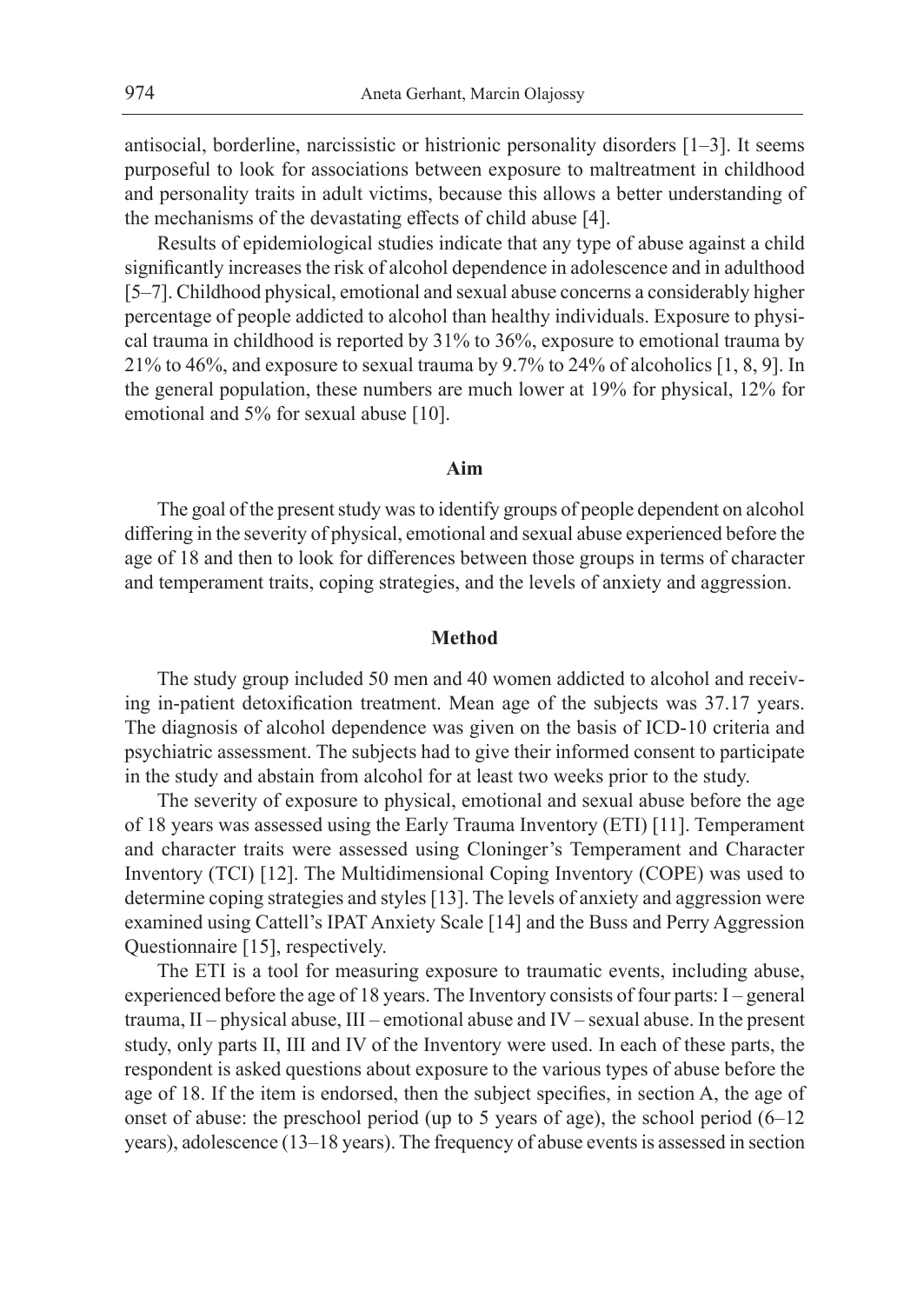B on a 6-point scale from the lowest (once a month) to the highest rate of occurrence (every day). In order to determine the severity of the various forms of abuse, an index is calculated, which is the sum of the products of scores obtained in Sections A and B of each item in the individual parts of the inventory. In section A, the respondent scores 18 points if he or she experienced abuse for the first time as a preschooler, 12 points – at school-age, and 6 points – in adolescence. The scores in section B range from 1 to 6 [11].

The Temperament and Character Inventory is an operationalization of a psychobiological model of personality by Cloninger. It consists of 240 true/false items. Fourteen of the items are not part of any of the Inventory scales and are used to assess the likelihood of occurrence of personality disorders in subjects. The TCI measures 7 main dimensions and 24 sub-dimensions of personality. The dimensions of temperament include: Novelty seeking (NS), Harm avoidance (HA) and Reward dependence (RD), and the dimensions of character are Self-directedness (SD), Co-operativeness (C) and Auto-transcendence (AT) [12].

The COPE inventory consists of 60 items assessed on a four-point scale  $(4 = I)$ usually do this a lot;  $3 = I$  usually do this a medium amount,  $2 = I$  usually do this a little bit,  $1 = I$  usually don't do this at all). The items are then grouped into 15 different factors corresponding to 15 coping strategies. To reduce the number of variables, also second-order factors extracted by the authors of the Inventory were used. They correspond to three styles of coping: Active Coping, Denial and Disengagement, Seeking Support, and Focus on Emotions. [13].

Cattell's IPAT Anxiety Scale is used to assess the structure and severity of anxiety. The Scale measures the levels of overt, latent, and general anxiety, which is the sum of the first two types of anxiety. Overt anxiety is the type that a person is conscious of. In latent anxiety, the symptoms are camouflaged in such a way that an individual does not recognize them as anxiety but a manifestation of some other personality trait. It is characterized by symptoms such as the feelings of jealousy and anger, the desire to start a new life, and somatization symptoms. The questionnaire consists of 40 items. The items are scored on a scale of 0 to 2, with 2 points awarded for a diagnostic answer. If an item is difficult to assess, it is marked with a question mark and 1 point is granted. The calculations for each factor are made based on raw scores, which are then converted to sten scores, allowing a comparison of the scores for the different scales. In the present study, raw scores were used [14].

The Buss and Perry Aggression Questionnaire (BPAQ) is used to measure levels of trait aggression. It consists of 29 items which the respondents rank on a 5-point scale with answers ranging from:  $1 -$  "Extremely uncharacteristic of me", through 2 – "Somewhat uncharacteristic of me," 3 – "Neither uncharacteristic nor characteristic of me," 4 "Somewhat characteristic of me," to 5 – "Extremely characteristic of me". The Aggression scale consists of four factors: physical aggression (PA), verbal aggression (VA), anger (A), and hostility (H). The general score is the sum of the scores obtained by a respondent for the particular factors. [15]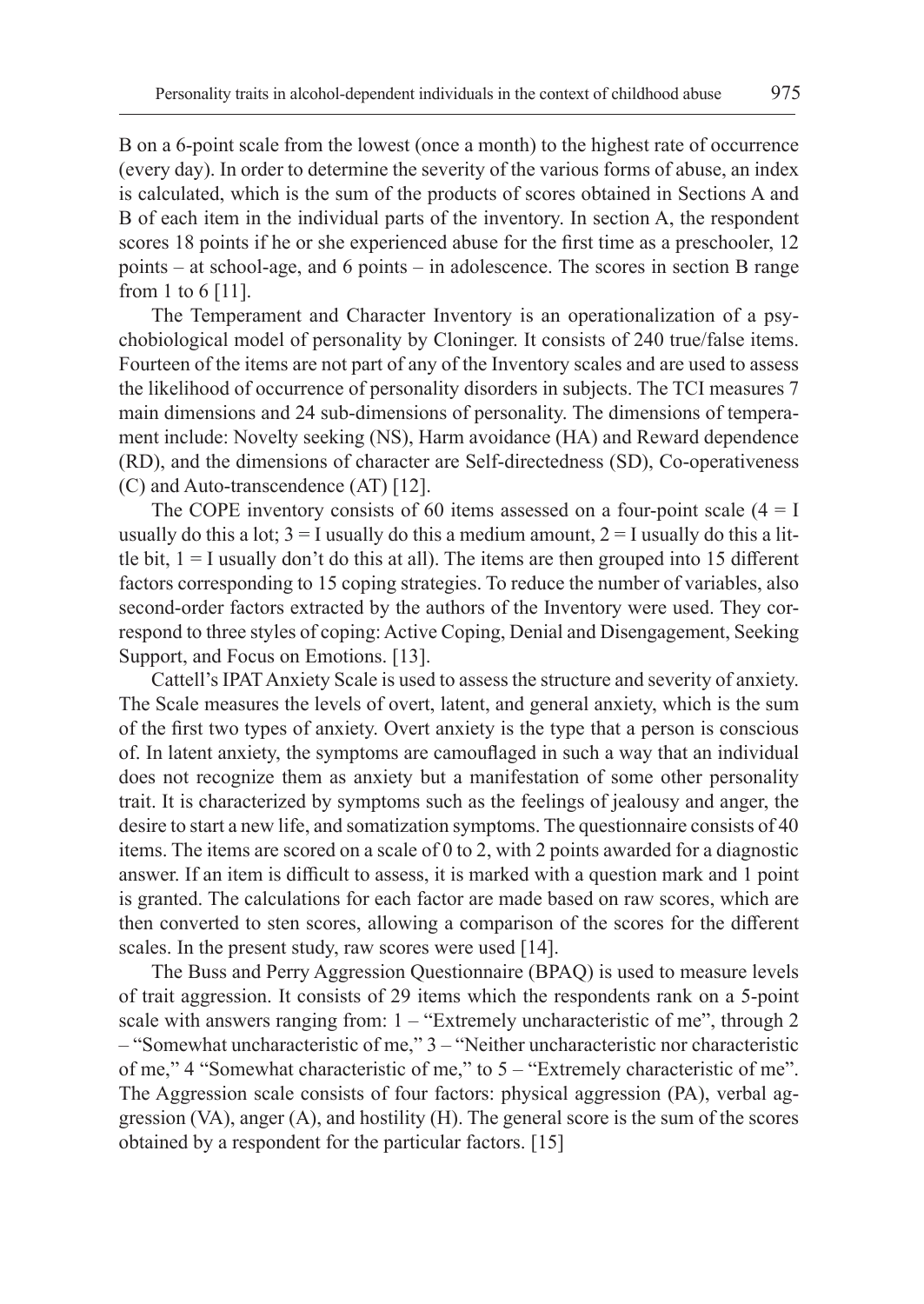The results were analyzed statistically using STATISTICA 10.0 PL software. To identify groups of patients differing in the indices of physical, emotional and sexual abuse, non-hierarchical cluster analysis was used. The employed technique is known as k-means clustering. It is a method in which clusters are formed in such a way that the mean distance between all the cases in the cluster is as short as possible. In other words, the method aims at maximizing similarity among the objects which form a cluster, minimizing intragroup variance and maximizing distances among clusters, i.e., minimizing intra-cluster variance and maximizing inter-cluster variance [16]. Equality of variable distribution between the identified normal distribution groups was tested using the Kolmogorov–Smirnov test modified by Lilliefors as well as the Shapiro–Wilk test. Because the quantitative variables were not normally distributed, the results were shown as median and were compared using the Mann–Whitney U test.

#### **Results**

In the 90 surveyed individuals, two groups were identified which had characteristic profiles of physical, emotional and sexual abuse indices (Table 1). The division into the two groups was justified both statistically and substantively: the size of the groups allowed us to compare them in terms of specific variables, and the identified types were psychologically interpretable. Group  $1$  (n = 20) was characterized by significantly higher indexes of physical ( $p = 0.001$ ), emotional ( $p = 0.004$ ) and sexual abuse ( $p = 0.001$ ) experienced before the age of 18 than group 2 ( $n = 70$ ).

Table 1. **Mean indexes of emotional (INE), sexual (INS) and physical abuse (INF) in the two subgroups of patients with alcohol-dependence syndrome**

|                           |        | Group 1<br>$n = 20$ | Group 2<br>$n = 70$ |           |       |       |
|---------------------------|--------|---------------------|---------------------|-----------|-------|-------|
|                           | M      | SD                  | M                   | <b>SD</b> |       |       |
| <b>INE</b>                | 257.20 | 84.23               | 56.34               | 47.91     | 13.73 | 0.001 |
| <b>INS</b>                | 60.30  | 147.14              | 6.37                | 24.93     | 2.96  | 0.004 |
| $\overline{\mathsf{INF}}$ | 177.70 | 91.26               | 48.06               | 35.38     | 9.70  | 0.001 |

 $M$  – mean; SD – standard deviation;  $t$  –  $t$ -test value;  $p$  – statistical significance

The subjects with higher exposure to childhood physical, emotional and sexual abuse (Group 1) scored significantly higher than those from Group 2 on the following Temperament scales: NS ( $p = 0.012$ ), NS2 ( $p = 0.022$ ), NS4 ( $p = 0.004$ ), HA ( $p = 0.046$ ), HA1 ( $p = 0.002$ ), and HA4 ( $p = 0.026$ ). Differences with higher levels of statistical significance were observed for the TCI Character dimensions and sub-dimensions, for which subjects from Group 1 achieved significantly lower scores than the subjects from Group 2. These differences were found for the following scales: SD ( $p = 0.001$ ), SD1  $(p = 0.003)$ , SD2  $(p = 0.002)$ , SD3  $(p = 0.013)$ ; SD4  $(p = 0.005)$ , SD5  $(p = 0.005)$ , C2  $(p = 0.002)$ , C4 ( $p = 0.029$ ). The difference for dimension C approximated statistical significance ( $p = 0.06$ ) (Table 2).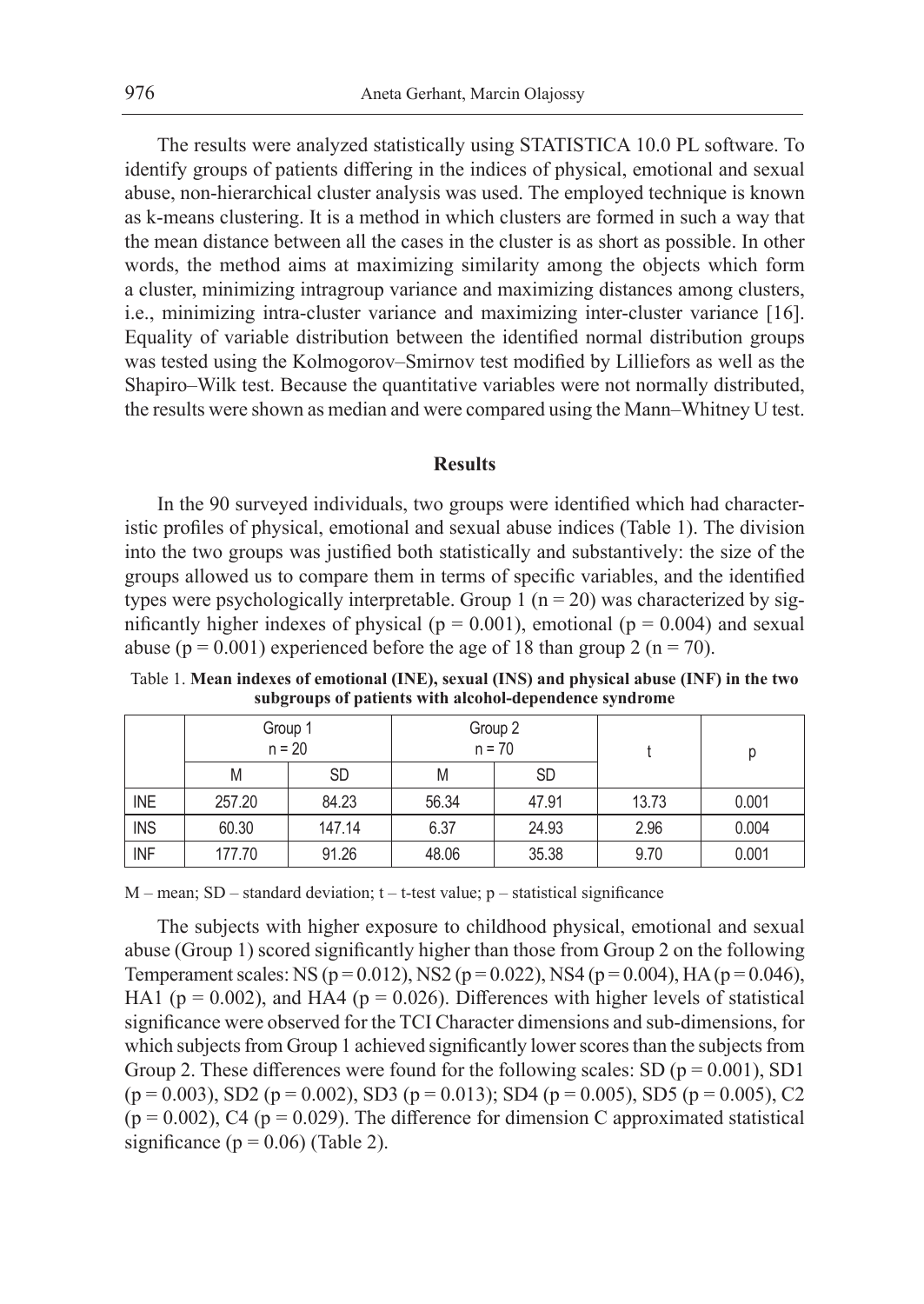|                                           | Group 1                                | Group 2 |         | р     |  |  |  |
|-------------------------------------------|----------------------------------------|---------|---------|-------|--|--|--|
| TCI dimensions and subdimensions          | Median                                 | Median  | Ζ       |       |  |  |  |
| TEMPERAMENT DIMENSIONS AND SUBDIAMENTIONS |                                        |         |         |       |  |  |  |
| NS - Novelty seeking                      | 0.66                                   | 0.59    | 2.51    | 0.012 |  |  |  |
| NS1 - Exploratory excitability            | 0.45                                   | 0.45    | 0.00    | 1.000 |  |  |  |
| NS2 - Impulsiveness                       | 0.65                                   | 0.50    | 2.30    | 0.022 |  |  |  |
| NS3 - Extravagance                        | 0.89                                   | 0.89    | 1.66    | 0.097 |  |  |  |
| NS4 - Disorderliness                      | 0.70                                   | 0.50    | 2.91    | 0.004 |  |  |  |
| HA - Harm avoidance                       | 0.69                                   | 0.60    | 2.00    | 0.046 |  |  |  |
| HA1 - Anticipatory worry                  | 0.64                                   | 0.45    | 3.10    | 0.002 |  |  |  |
| HA2 - Fear of uncertainty                 | 0.71                                   | 0.71    | 0.11    | 0.911 |  |  |  |
| HA3 - Shyness                             | 0.75                                   | 0.63    | 1.41    | 0.158 |  |  |  |
| HA4 - Fatigability and asthenia           | 0.67                                   | 0.44    | 2.23    | 0.026 |  |  |  |
| RD - Reward dependence                    | 0.56                                   | 0.59    | $-1.25$ | 0.211 |  |  |  |
| RD1 - Sentimentality                      | 0.60                                   | 0.75    | $-2.17$ | 0.312 |  |  |  |
| RD2-Attachment                            | 0.50                                   | 0.50    | $-1.30$ | 0.195 |  |  |  |
| RD3-Dependence                            | 0.59                                   | 0.50    | 0.82    | 0.409 |  |  |  |
|                                           | CHARACTER DIMENSIONS AND SUBDIMENSIONS |         |         |       |  |  |  |
| SD - Self-directedness                    | 0.31                                   | 0.44    | $-3.73$ | 0.001 |  |  |  |
| SD1 - Responsibility                      | 0.25                                   | 0.44    | $-2.94$ | 0.003 |  |  |  |
| SD2 - Purposeful                          | 0.32                                   | 0.50    | $-3.07$ | 0.002 |  |  |  |
| SD3 - Resourcefulness                     | 0.20                                   | 0.40    | $-2.49$ | 0.013 |  |  |  |
| SD4 - Self-acceptance                     | 0.27                                   | 0.45    | $-2.81$ | 0.005 |  |  |  |
| SD5 - Congruent second nature             | 0.29                                   | 0.46    | $-2.80$ | 0.005 |  |  |  |
| C - Cooperativeness                       | 0.54                                   | 0.65    | $-1.88$ | 0.060 |  |  |  |
| C1-Social acceptance                      | 0.63                                   | 0.75    | $-1.04$ | 0.299 |  |  |  |
| C2 - Empathy                              | 0.43                                   | 0.57    | $-3.13$ | 0.002 |  |  |  |
| C3 - Helpfulness                          | 0.50                                   | 0.50    | $-1.15$ | 0.250 |  |  |  |
| C4 - Compassion                           | 0.60                                   | 0.70    | $-2.18$ | 0.029 |  |  |  |
| C5 - Pure-hearted                         | 0.67                                   | 0.67    | $-0.17$ | 0.865 |  |  |  |
| AT - Self-transcendence                   | 0.39                                   | 0.48    | $-1,62$ | 0.106 |  |  |  |
| AT1-Self-forgetful                        | 0.50                                   | 0.55    | $-0.62$ | 0.535 |  |  |  |
| AT2 - Transpersonal identification        | 0.33                                   | 0.56    | $-2.08$ | 0.201 |  |  |  |
| AT3 - Spiritual acceptance                | 0.42                                   | 0.50    | $-1.11$ | 0.269 |  |  |  |

Table 2. **Comparison of Group 1 and Group 2 scores on TCI**

Z – result of the Mann-Whitney U test; p – statistical significance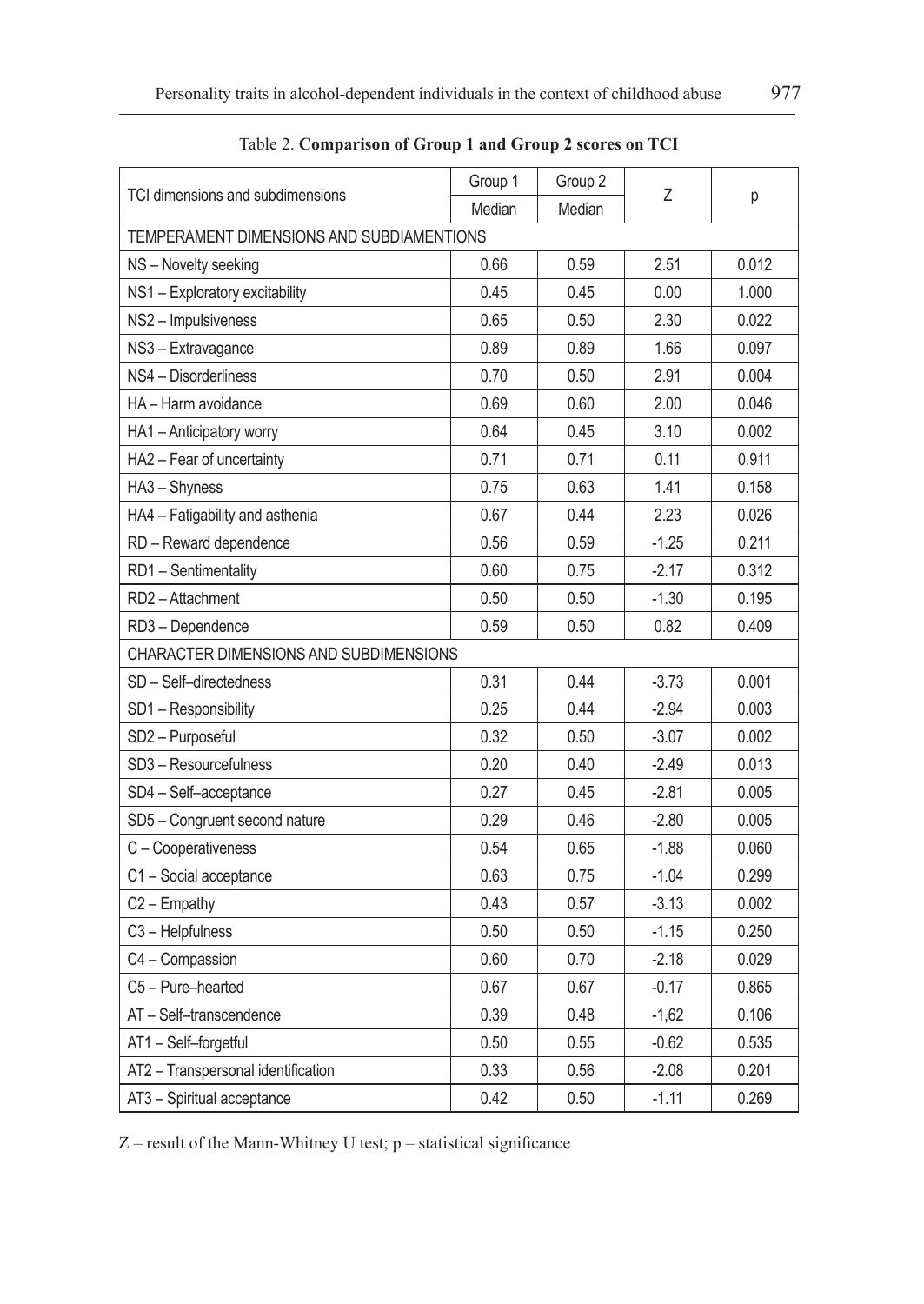Next, an analysis of the scores obtained by the two groups on the COPE Inventory was carried out. The subjects in Group 1 had a significantly greater propensity than those in Group 2 for using such coping strategies as behavioral disengagement  $(p = 0.009)$  and alcohol and drug use  $(p = 0.018)$ , but were less likely to use restraint coping  $(p = 0.047)$ . Greater exposure to childhood abuse was associated with a tendency to use avoidant coping  $(p = 0.010)$  and a less frequent use of the problem-focused style of coping  $(p = 0.030)$  (Table 3).

|                                              | Group 1 | Group 2 |         | р      |
|----------------------------------------------|---------|---------|---------|--------|
| COPE                                         | Median  | Median  | 7       |        |
| <b>COPING STRATEGIES</b>                     |         |         |         |        |
| Active coping                                | 10.00   | 11.00   | $-1.83$ | 0.067  |
| Planning                                     | 9.00    | 11.00   | $-1.17$ | 0.240  |
| Seeking instrumental social support          | 10.00   | 11.00   | $-0.62$ | 0.535  |
| Seeking emotional social support             | 8.50    | 10.00   | $-1.10$ | 0.271  |
| Suppression of competing activities          | 9.50    | 10.50   | $-1.41$ | 0.159  |
| Turning to religion                          | 7.00    | 10.00   | $-1.48$ | 0.139  |
| Positive reinterpretation and growth         | 9.00    | 9.00    | $-0.95$ | 0.344  |
| Restraint coping                             | 9.50    | 10.50   | $-1.98$ | 0.047  |
| Acceptance                                   | 11.00   | 11.00   | 0.85    | 0.393  |
| Focus on and venting of emotions             | 11.00   | 11.00   | 0.30    | 0.767  |
| Denial                                       | 9.00    | 8.00    | 1.12    | 0.262  |
| Mental disengagement                         | 10.00   | 9.00    | 1.60    | 0.110  |
| Behavioral disengagement                     | 11.00   | 8.00    | 2.60    | 0.009  |
| Alcohol/drug use                             | 14.00   | 12.00   | 2.37    | 0.0108 |
| Humor                                        | 7.00    | 7.00    | 0.67    | 0.503  |
| <b>COPING STYLES</b>                         |         |         |         |        |
| Problem-focused                              | 9.40    | 10.40   | $-2.16$ | 0.030  |
| Social support and concentration on emotions | 9.38    | 10.00   | $-1.21$ | 0.225  |
| Avoidant                                     | 10.42   | 9.42    | 2.58    | 0.010  |

Table 3. **Scores obtained by Group 1 and 2 of alcohol dependents on COPE scales**

 $Z$  – result of the Mann-Whitney U test;  $p$  – statistical significance

Respondents who scored higher on INF, INE and INS indices (Group1) had significantly higher levels of overt anxiety ( $p = 0.001$ ), latent anxiety ( $p = 0.001$ ) and general anxiety ( $p = 0.001$ ) (Table 4).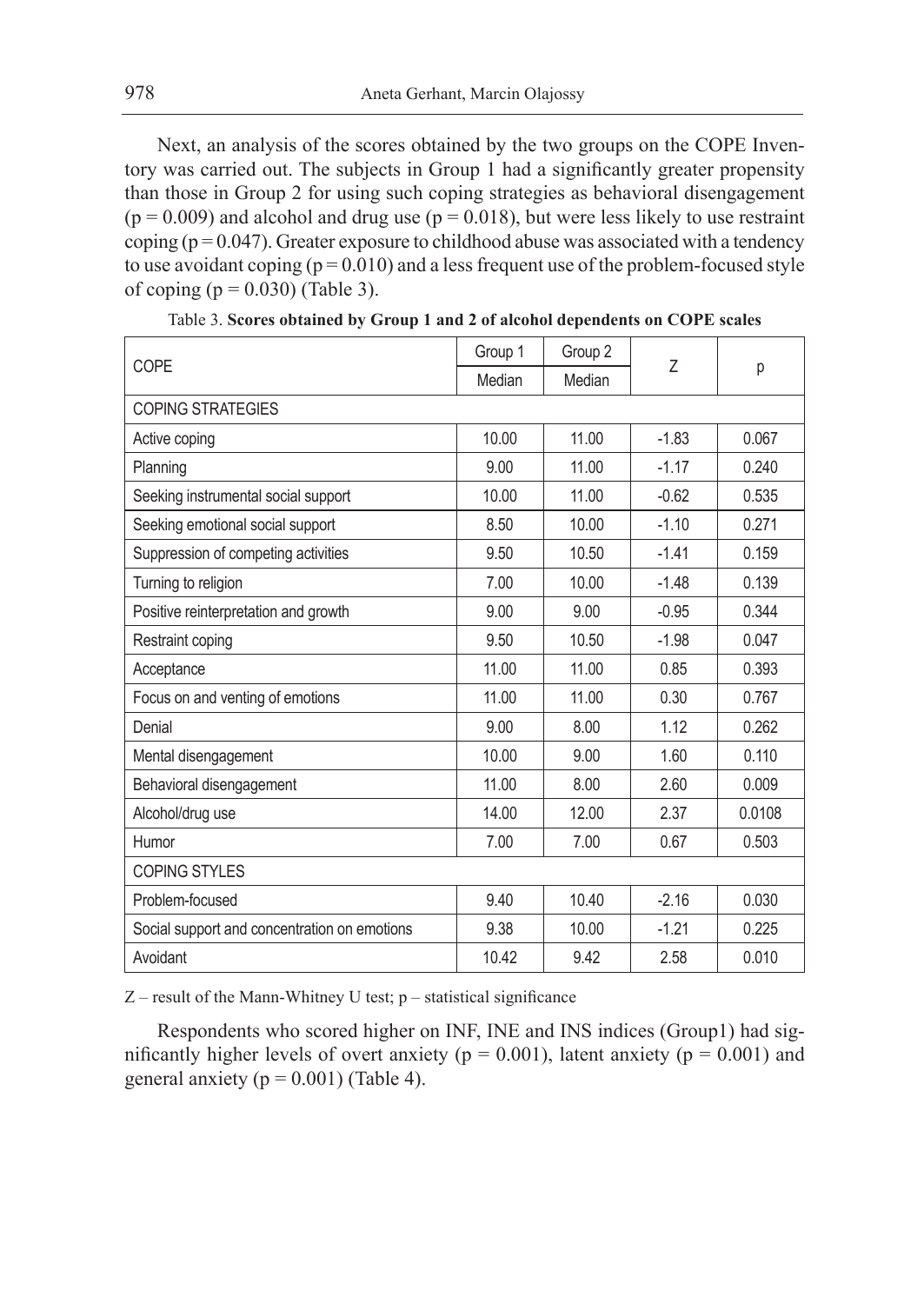|                                      | Group 1 | Group 2 |      | р     |
|--------------------------------------|---------|---------|------|-------|
| <b>IPAT Anxiety Scale by Cattell</b> | Median  | Median  |      |       |
| <b>Latent Anxiety</b>                | 27.50   | 21.50   | 4.08 | 0.001 |
| <b>Overt Anxiety</b>                 | 28.50   | 20.50   | 3.70 | 0.001 |
| <b>General Anxiety</b>               | 57.00   | 44.00   | 4.03 | 0.001 |

Table 4. **Scores obtained by Group 1 and 2 of alcohol addicts on Cattell's IPAT Anxiety Scale**

 $Z$  – result of the Mann-Whitney U test;  $p$  – statistical significance

The data in Table 5 indicate that higher severity of physical, emotional and sexual abuse experienced before the age of 18 is associated with significantly higher levels of general aggression ( $p = 0.004$ ) and three of its underlying factors: anger ( $p = 0.041$ ), physical aggression ( $p = 0.006$ ) and hostility ( $p = 0.015$ ).

|                     | Group 1 | Group 2 | 7    | р     |
|---------------------|---------|---------|------|-------|
| <b>BPAQ</b> factors | Median  | Median  |      |       |
| Anger               | 4.00    | 3.43    | 2.05 | 0.041 |
| Physical Aggression | 3.73    | 2.89    | 2.72 | 0.006 |
| Hostility           | 4.00    | 3.44    | 2.43 | 0.015 |
| Verbal Aggression   | 3.80    | 3.40    | 1.66 | 0.097 |
| General score       | 114.50  | 96.00   | 2.86 | 0.004 |

Table 5. **Scores obtained by Group 1 and 2 of alcohol dependents on the BPAQ**

 $Z$  – result of the Mann-Whitney U test;  $p$  – statistical significance

## **Discussion**

According to Cloninger, personality is a complex, hierarchical system that can be decomposed into two separate psychobiological factors: temperament and character. Temperament is a set of genetically and neurobiologically conditioned dispositions to early emotions (anger, fear, attachment) and related automatic behavioral reactions (activation, inhibition, maintenance) that are triggered in response to specific environmental stimuli (novelty, danger, reward). Individual temperamental differences are determined by differences in the functioning of procedural memory and the related pre-semantic processes involving processing of visual-spatial information and emotional states [17, 18]. Novelty seeking (NS) is associated with the activity of the dopaminergic system, harm avoidance (HA) with the activity of the serotonergic system, and reward dependence (RD) is related to the activity of the noradrenergic system [19]. Character defines those characteristics of an individual which are acquired and shaped during the developmental period. It is subject to the influence of processes related to learning and upbringing. The underlying factor in shaping the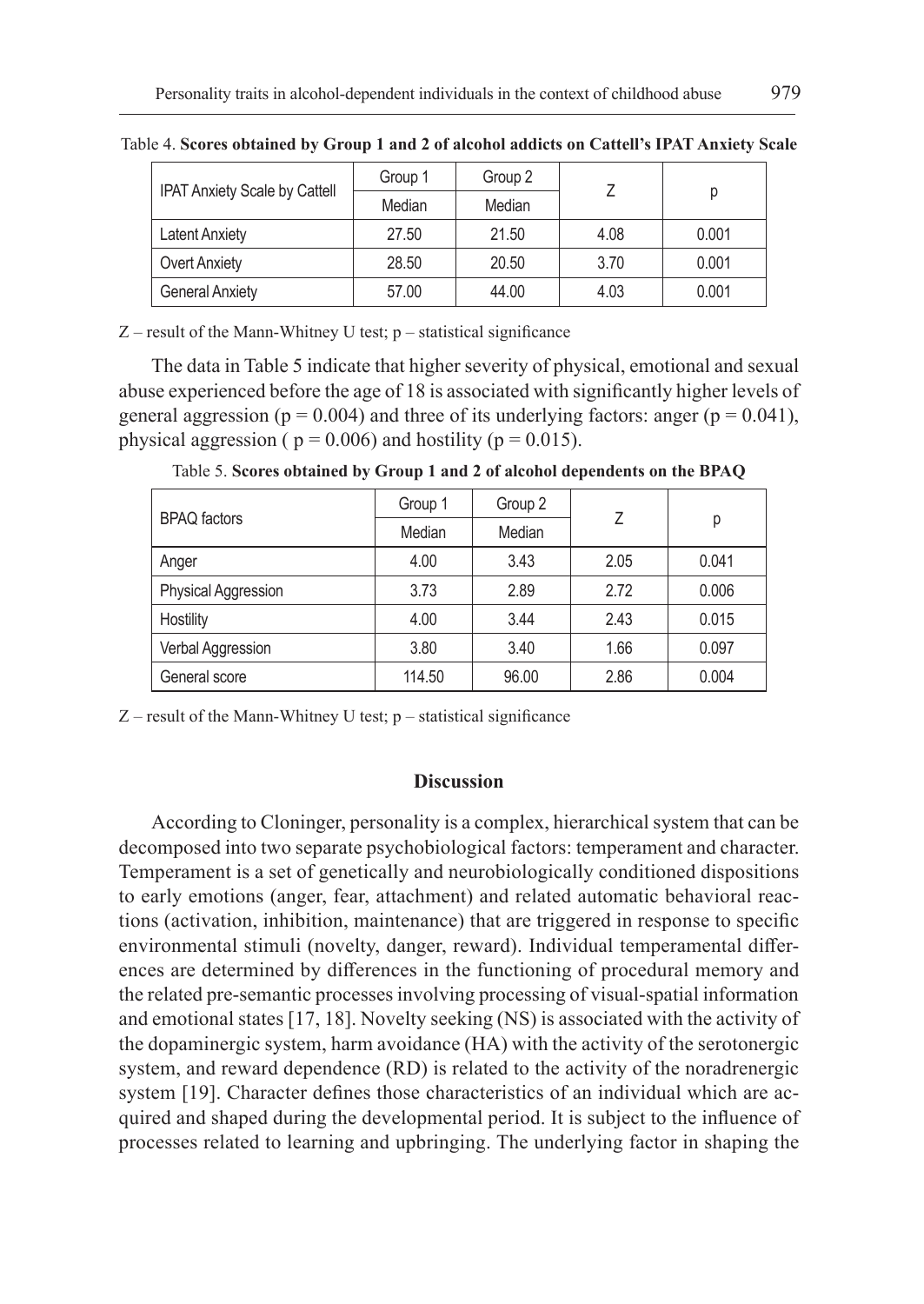character is declarative memory, which is dependent on neural connections in the hippocampus and the neocortex. In contrast to temperament, which reflects individual differences in automatic emotional reactions and habits, character is associated with individual differences in the perception of the self and one's goals and values [17]. Subjects with higher exposure to childhood abuse had significantly higher scores on two major dimensions of temperament: novelty seeking (NS) and harm avoidance (HA), and on the sub-dimensions of impulsiveness (NS2), disorderliness (NS4), anticipatory worry (HA1), and fatigability and asthenia (HA4). This means that they react more intensely to novel stimuli, more actively seek stimulation, are more impulsive, excitable, have a lower level of frustration tolerance. They are also less systematic and orderly in action and are more likely to prefer activities that are unrestrained by strict rules and principles. On the other hand, they are observed to show a greater tendency to worrying, pessimism, states of chronic fatigue and lack of energy. As expected, differences with higher levels of statistical significance were found between the two groups on the character scales of self-directedness (SD) and all its sub-dimensions as well as empathy (C2) and compassion (C4). The difference in cooperativeness (C) between the two groups approximated the level of statistical significance ( $p = 0.06$ ).

The results lead to the conclusion that individuals dependent on alcohol in whom the severity of physical, emotional and sexual abuse experienced before the age of 18 was higher, are characterized by a greater tendency to shift the responsibility for their own behavior and choices onto others or onto external circumstances. Such persons are less sure of their own long-term goals and aspirations and lack acquired habits necessary for meeting those goals. In the face of the encountered problems, they think of themselves as less competent, less resourceful and less efficient, which is why they are more likely to expect others to manage their affairs in such a way that they take the expected turn. A higher severity of childhood abuse is also associated with lower levels of self-acceptance, weaker will, and lower levels of compassion and sensitivity to the feelings and needs of others. Lukasiewicz et al. [20] have reported that exposure to abuse in childhood is associated with lower scores on TCI character dimensions and higher scores on the novelty seeking scale, which is in line with the results of our study. In addition, in the model developed by the authors of that study [20], character and novelty seeking mediate the relationship between childhood abuse and alcohol dependence in adulthood. Similarly, Dalbudak et al. [21], in a study of men with alcohol dependence have shown that exposure to traumatic experiences in childhood, including abuse, is associated with higher scores on the temperament scales of novelty seeking and harm avoidance and lower scores on all three TCI character dimensions. By contrast, Evren et al. [22] have not found a relationship between childhood abuse and temperament and character traits in people addicted to alcohol. The obtained results may be particularly important in the context of reports of other researchers who relate the high scores on novelty seeking in alcohol dependents to a higher risk of relapse to alcohol abuse within 6 months [23] and 12 months [24] after completing alcohol dependent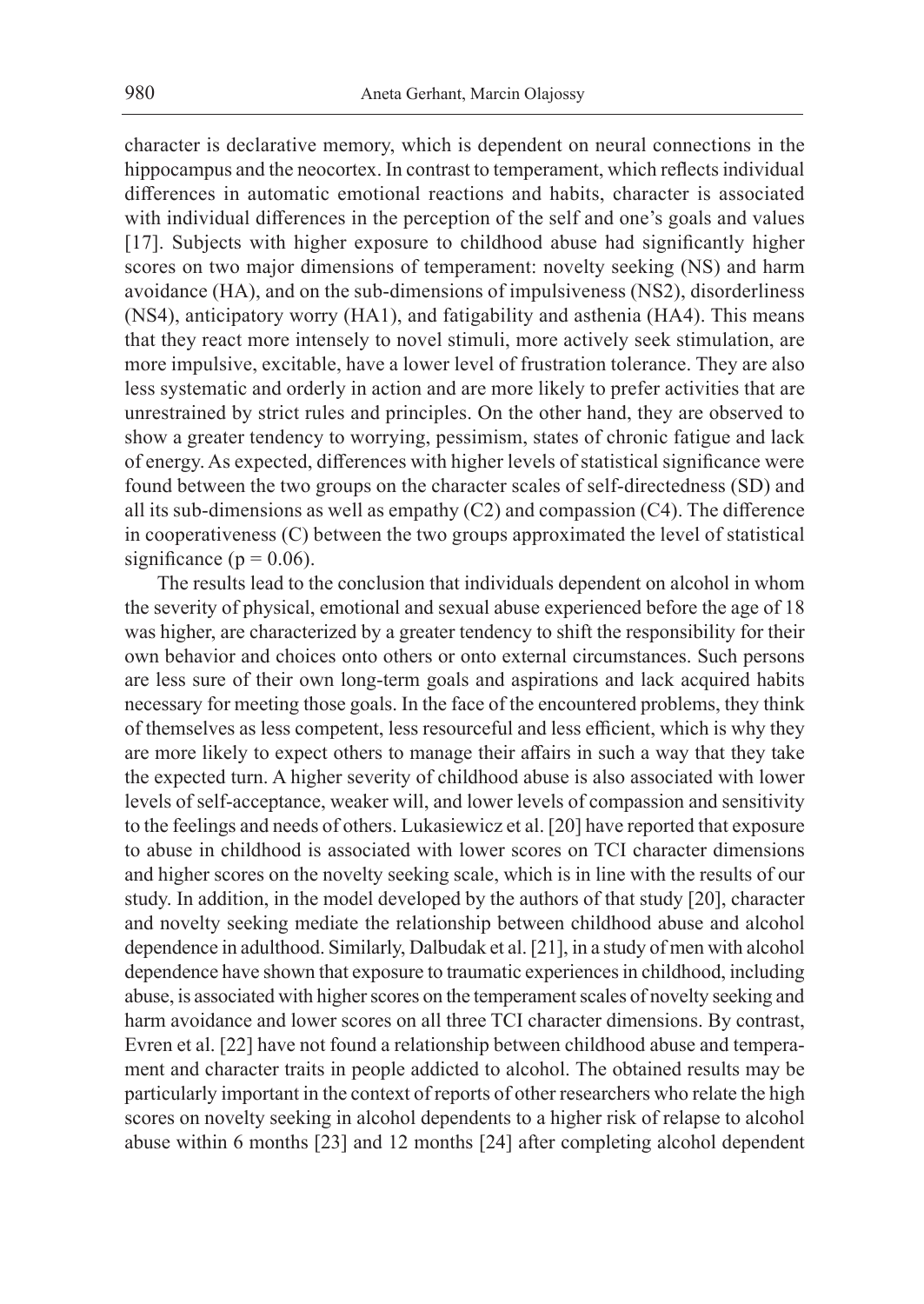therapy and associate a higher level of self-directedness and co-operativeness with a better level of patient cooperation during the treatment [25]. Svrakic et al. [26] have demonstrated that low scores on self-directedness and co-operativeness are characteristic of people with personality disorders, where the configuration of temperament dimensions specifies the nature of these disorders.

In our study, people with higher severity of childhood abuse scored statistically significantly lower than those with less severe exposure to childhood abuse on self-directedness and showed a clear tendency to score lower on co-operativeness  $(p = 0.06)$ . These individuals can therefore be expected to have a higher risk of personality disorders. The higher scores on novelty seeking and harm avoidance in this group show that these personality disorders may belong to cluster B (antisocial, borderline, histrionic and narcissistic) disorders. Contrary to expectation, the significant differences between the two groups identified in the study concerned not only the dimensions of character, which is shaped by environmental influences and evolves under the influence of learning processes, but also traits of temperament, which is inherited and stable in time. It has to be remembered that the author of the psychobiological model of personality himself has noted that genetic factors determine from 50% to 60% of the variability of temperament [17]. Since the present study is cross-sectional, it is difficult to unequivocally determine the nature of the relationships between the severity of childhood abuse and the subjects' temperament traits. The results can be interpreted in two ways. A child's "difficult" temperament may arouse negative feelings in others and provoke violence. Alternatively, latent temperament traits may be reinforced under exposure to domestic violence, when the child is deprived of normal patterns of emotional and behavioral regulation [27, 28]. Support for the first hypothesis is found in the study by Ruchkin et al. [29] who have shown that children with higher levels of reward dependence arouse emotional warmth in their parents, as opposed to children characterized by a high degree of novelty seeking (impulsive, quick-tempered, excitable) or harm avoidance (anxious, depressive). On the other hand, it is known that traumatic childhood experiences can induce neuroplastic and neurobiological changes in the maturing brain, which persist until adulthood. Stress experienced during the developmental period and the accompanying hypersecretion of cortisol modify the processes related to the maturing and shaping especially of those brain regions that are richest in glucocorticoid receptors and have the longest postnatal development phase [30]. Experiences of childhood abuse have been associated with a reduction in the volume of the corpus callosum, the neocortex of the left hemisphere of the brain, the amygdala and the hippocampus [31]. Possibly, similar neuroplastic changes occur in basal ganglia which are functionally connected to procedural memory and temperament. In a study by Dillon et al. [32] young adults who had experienced emotional, physical or sexual maltreatment before 14 years of age were observed to show a weaker subjective reaction to reward-predicting cues and a weaker activity of the globus pallidus and putamen during reward anticipation. The blunted response to reward-predicting cues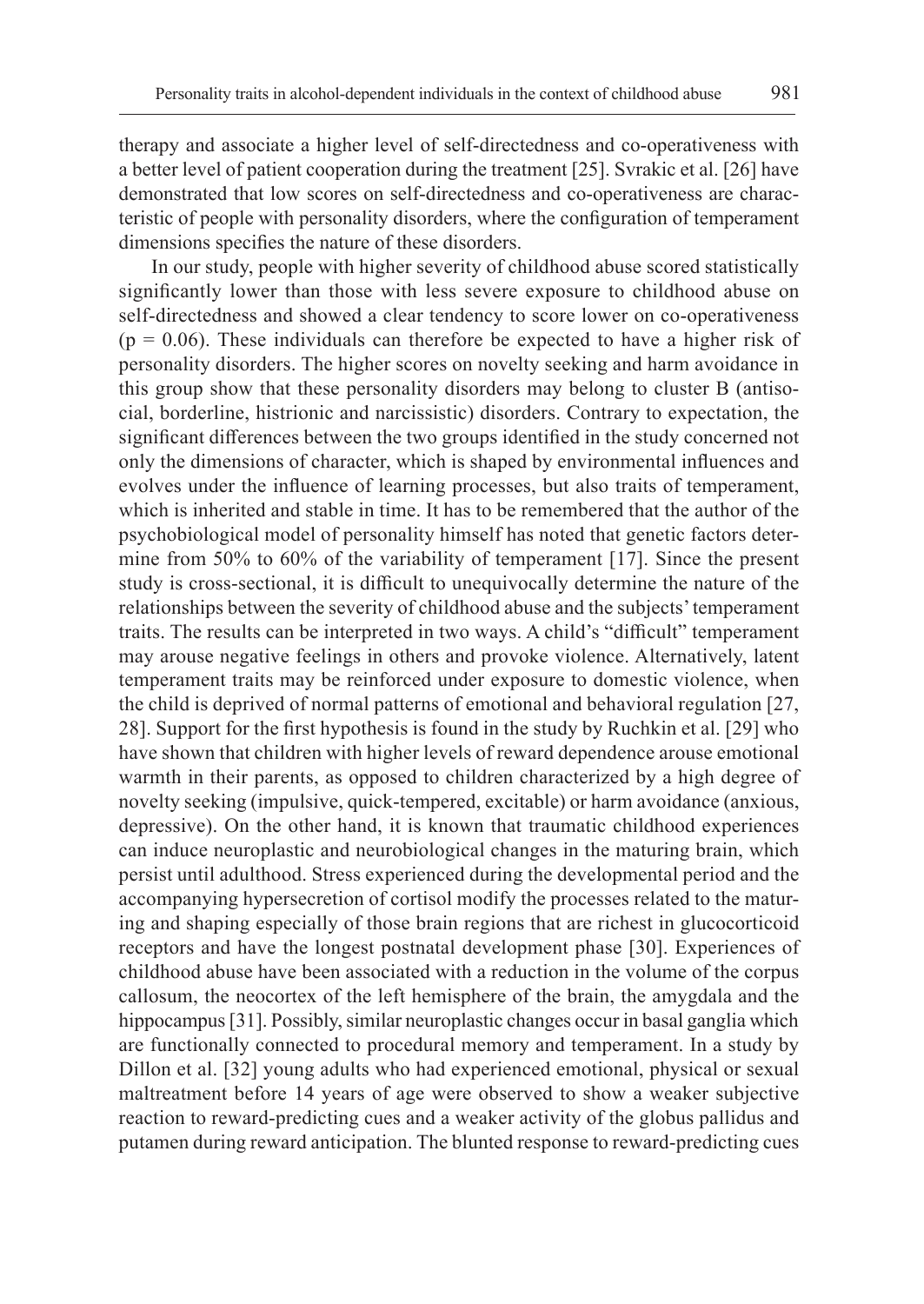may be associated with two opposing consequences: 1. anhedonia and the risk of mood disorders; and 2. compensatory, active reward-seeking behaviors such as the use of alcohol and other psychoactive substances. Alcohol use can also be a form of self-medication of anhedonia [30].

Coping is defined as all the efforts, both cognitive and behavioral, made by an individual in order to meet the internal and external demands of the situation. It can be viewed as a strategy and a style. Coping strategies are smaller units of activity, often varied in quality, which can be identified during the entire stressful situation. In contrast, a coping style is a relatively stable and individual-specific repertoire of coping strategies that a person can use in a stressful situation. Coping styles have the status of personality variables [33]. An increased use of avoidant coping strategies, beside low self-efficiency and positive expectations regarding the effects of alcohol use, is associated with a higher risk of alcohol dependence as well as more severe drinking problems [34–36]. Persons addicted to alcohol, more often than healthy people, cope with stress by diverting attention from their problems, engaging in wishful thinking, and isolating themselves from others. At the same time, they are less likely to take active measures to eliminate the stressor, seek alternative ways of solving the problem, or seek more information about it [37–39]. Patients who chiefly use problem-focused coping strategies, as opposed to those who rely solely on avoidant strategies, have a better chance of achieving and maintaining abstinence [40]. The results of the present study show that alcohol dependents who have been exposed to more severe forms of physical, emotional and sexual abuse in childhood are more likely to use the avoidant coping style and are less likely to use the more adaptive problem-focused style. In a stressful situation, the subjects from Group 1 were significantly more likely than the respondents from Group 2 to feel helpless, abandon efforts to solve their problem or take hasty, premature action, without previous reflection as well as use alcohol or psychoactive agents. Physical, emotional, and sexual abuse arouses in the child a sense of guilt, shame and helplessness. Because children are often dependent on the persecutor and do not have sufficient resources to cope with the adversity, they often turn to passive, avoidant strategies that bring temporary emotional relief and eliminate negative feelings and thoughts. Because such strategies prove to effectively reduce the level of stress, they are re-used and reinforced. If a coping strategy developed in this way persists into adulthood and is generalized, it ceases to serve an adaptive function [41]. The results obtained in the present study are consistent with a report of Hyman et al. [42], who, in a study of people addicted to cocaine, have shown that a greater severity of childhood abuse and neglect corresponds with a greater tendency to use the avoidant coping style. In a study by Toker et al. [43], which included subjects addicted to various psychoactive substances (5% of whom were alcohol addicts) a greater severity of childhood emotional abuse was associated with lower scores for seeking instrumental support and a greater proclivity to regard stressful events as irreversible and necessary to accept. According to Min et al. [44], avoidant coping is a factor mediating between childhood abuse and the risk of alcohol and substance abuse in adulthood.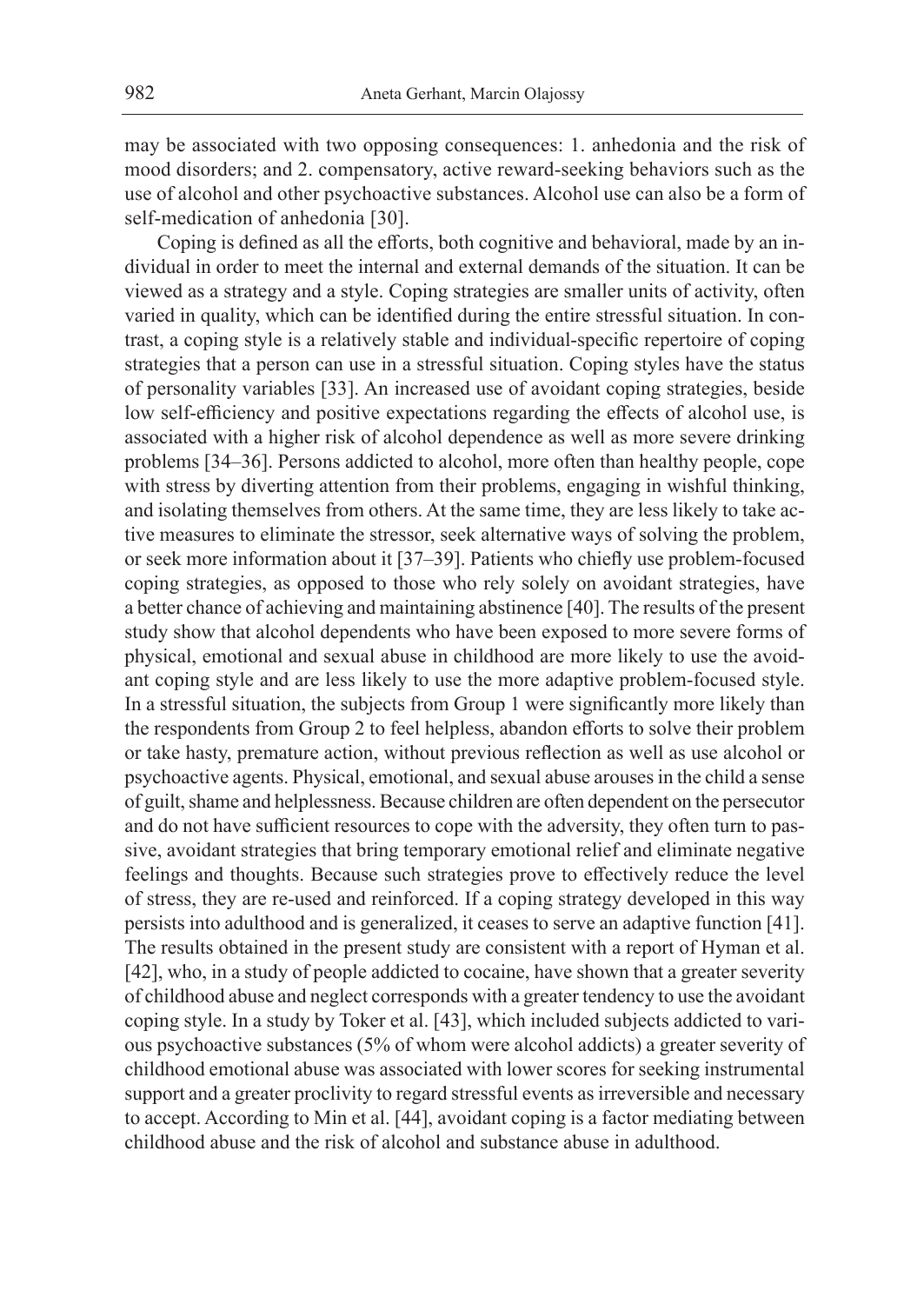The results of our study indicate that alcohol dependent individuals who have been exposed to more severe childhood physical, emotional and sexual abuse are characterized by higher levels of aggression compared to those in Group 2. This is manifested as a greater predisposition to channeling aggression as physical aggression, anger and hostility towards others. The present results correspond with the findings of other researchers [45–48] and may be particularly important since high levels of aggression in people addicted to alcohol are associated with a high risk of suicide, regardless of co-morbidity with antisocial or borderline personality disorders [49, 50]. In addition, a high level of trait aggression is a predictor of early relapse to drinking after completing alcohol dependence therapy [51].

Alcohol dependents have higher levels of trait anxiety compared with the general population [52]. A high level of anxiety is one of the accepted factors associated with relapse to drinking in both men and women [53, 54]. The results of the present study show that subjects who have been exposed to more severe childhood physical, emotional and sexual abuse are characterized by higher levels of general, overt and latent anxiety. These results are consistent with the findings of other authors, who report a positive relationship between the level of trait anxiety and neuroticism and childhood adversity in alcohol dependent individuals [45, 55].

Our study has several limitations. Firstly, the experiences of childhood abuse were assessed retrospectively. This method of assessment is associated with the risk of obtaining false negative or, less often, false positive results. Secondly, the study group cannot be considered representative because it was small and included only those addicts who received alcohol dependence therapy. It should be noted, however, that as many as 40% of the people invited to take part in the study did not give their consent or did not fully complete the inventory forms. It is likely that this group included people who did not want to return to the traumatic childhood experiences or felt uncomfortable about answering questions regarding experiences such as sexual abuse. In addition, the study was cross-sectional, which makes it difficult to draw unequivocal conclusions as to the relationships between childhood abuse and adult personality traits.

### **Conclusions**

- 1. A higher severity of childhood physical, emotional and sexual abuse in alcohol dependents is associated with higher levels of novelty seeking, harm avoidance, anxiety and aggression, and lower levels of self-directedness, empathy and compassion, as well as a more frequent use of avoidant coping and a less frequent use of problem-focused coping;
- 2. On the basis of the results of the present study and an analysis of the available literature it can be concluded that assessment of exposure to childhood physical, emotional and sexual abuse in patients with alcohol dependence may be used in building individual addiction treatment plans, because it allows one to predict in which areas of personality the patients may have the greatest deficits.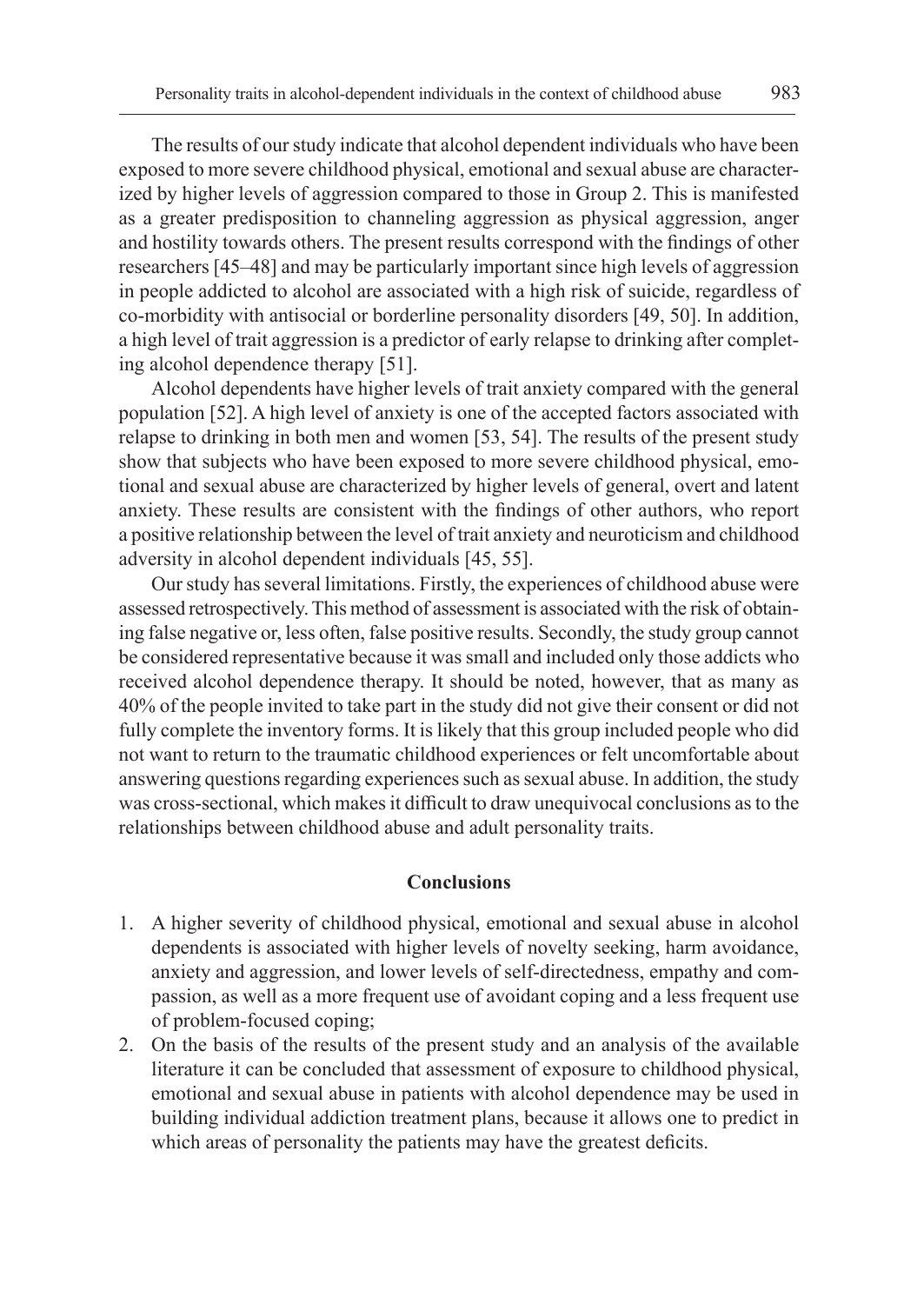## **References**

- 1. Bernstein DP, Stein JA, Handelsman L. *Predicting personality pathology among adult patients with substance use disorders: Effects of childhood maltreatment*. Addict. Behav. 1998; 23(6): 855–868
- 2. Johnson JG, Cohen P, Brown J, Smailes EM, Bernstein DP. *Childhood maltreatment increases risk for personality disorders during early adulthood*. Arch. Gen. Psychiatry 1999; 56(7): 600–606
- 3. Afifi TO, Mather A, Boman J, Fleisher W, Enns MW, MacMillan H. et al. *Childhood adversity and personality disorders: results from a nationally representative population-based study*. J. Psychiatr. Res. 2011; 45(6): 814–822.
- 4. McElroy S, Hevey D. *Relationship between adverse early experiences, stressors, psychosocial resources and wellbeing*. Child Abuse Negl. 2014; 38(1): 65–75.
- 5. Anda RF, Felitti VJ, Bremner JD, Walker JD, Whitfield CH, Perry BD. et al. *The enduring effects of abuse and related adverse experiences in childhood*. Eur. Arch. Psychiatry Clin. Neurosci. 2006; 256(3): 174–186.
- 6. Dube SR, Anda RF, Felitti VJ, Edwards VJ, Croft JB. *Adverse childhood experiences and personal alcohol abuse as an adult*. Addict. Behav. 2002; 27(5): 713–725.
- 7. Fenton MC, Geier T, Keyes K, Skodol AE, Grant BF, Hasin DS. *Combined role of childhood maltreatment, family history, and gender in the risk for alcohol dependence*. Psychol. Med. 2013; 43(05): 1045–1057.
- 8. Huang MC, Schwandt ML, Ramchandani VA, George DT, Heilig M. *Impact of multiple types of childhood trauma exposure on risk of psychiatric comorbidity among alcoholic inpatients*. Alcohol. Clin. Exp. Res. 2012; 36(6): 1099–1107.
- 9. Potthast N, Neuner F, Catani C. *The contribution of emotional maltreatment to alcohol dependence in a treatment-seeking sample*. Addict. Behav. 2014; 39(5): 949–958.
- 10. Scher CD, Forde DR, McQuaid JR, Stein MB. *Prevalence and demographic correlates of childhood maltreatment in an adult community sample*. Child Abuse Negl. 2004; 28(2): 167–180.
- 11. Śpila B, Makara M, Chuchra M, Grzywa A. *Polska adaptacja Inwentarza Wczesnej Traumy ETI*. Wiad. Psychiatr. 2005; 8(1): 19–24.
- 12. Hornowska E. *Temperamentalne uwarunkowania zachowania. Badania z wykorzystaniem kwestionariusza TCI R.C. Cloningera*. Poznan: Bogucki Scientific Publishing House; 2003.
- 13. Juczyński Z, Ogińska-Bulik N. *Narzędzia pomiaru stresu i radzenia sobie ze stresem*. Warsaw: Psychological Test Laboratory of the Polish Psychiatric Assocation; 2009.
- 14. Siek S. *Wybrane metody badania osobowości*. Warsaw: Christian Theological Academy Press; 1993.
- 15. Aranowska E, Rytel J. *Psychometric properties of The Buss-Perry Aggression Questionnaire*. In: Terelak JF, Majchrzyk Z. ed. *Psychology of aggression: Selected Issues*. Warsaw: Cardinal Stefan Wyszyński University Press; 2011. p. 217–243.
- 16. Statistica. Krakow: StatSoft Polska; 1997.
- 17. Cloninger CR, Svrakic DM, Przybeck TR. *A psychobiological model of temperament and character*. Arch. Gen. Psychiatry 1993; 50: 975–990.
- 18. Cloninger CR. *A psychobiological model of personality and psychopathology*. J. Psychosom. Med. 1997; 37(2): 91–102.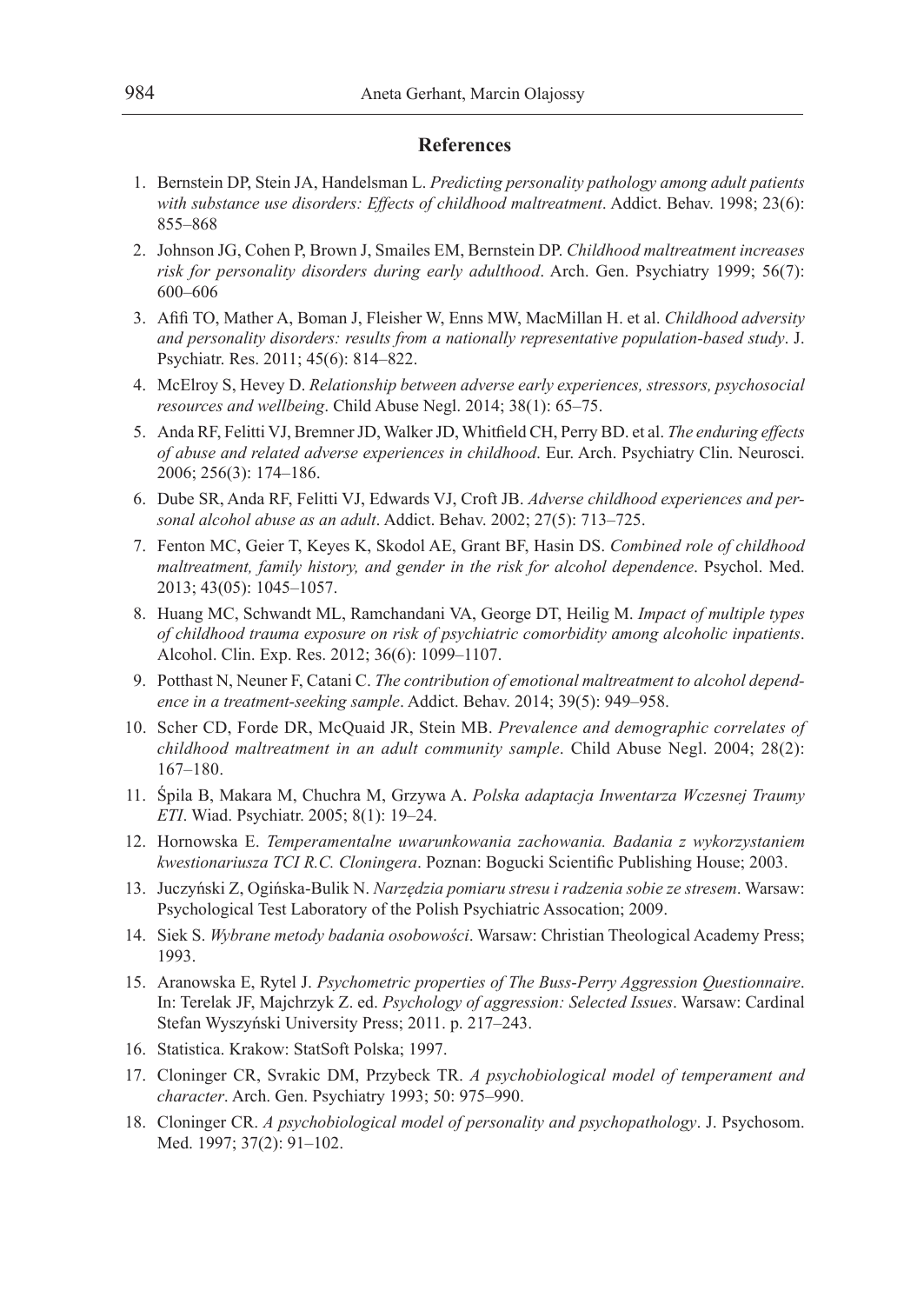- 19. Stallings MC, Hewitt JK, Cloninger CR, Heath AC, Eaves LJ. *Genetic and environmental structure of the Tridimensional Personality Questionnaire: three or four temperament dimensions*? J. Pers. Soc. Psychol. 1996; 70: 127–140.
- 20. Lukasiewicz M, Neveu X, Blecha L, Falissard B, Reynaud M, Gasquet I. *Pathways to substance-related disorder: A structural model approach exploring the influence of temperament, character, and childhood adversity in a national cohort of prisoners*. Alcohol Alcohol. 2008; 43(3): 287–295.
- 21. Dalbudak E, Evren C, Çetin T, Durkaya M, Cetin R. *History of trauma and relationship with alexithymia, temperament and character dimensions in male alcohol dependent inpatients*. J. Psychiatry Neurol. Sci. 2010; 23(1): 1–12.
- 22. Evren C, Sar V, Dalbudak E, Durkaya M, Cetin R, Evren B. et al. *Childhood trauma and psychopathology among alcohol-dependent men: no interaction with temperament and character*. Psychopathology 2011; 44(1): 34–39.
- 23. Sellman JD, Mulder RT, Sullivan PF, Joyce PR. *Low persistence predicts relapse in alcohol dependence following treatment*. J. Stud. Alcohol. 1997; 58(3): 257–263.
- 24. Müller SE, Weijers HG, Böning J, Wiesbeck GA. *Personality traits predict treatment outcome in alcohol-dependent patients*. Neuropsychobiology 2008; 57(4): 159–164.
- 25. Arnau MM, Mondon S, Santacreu JJ. *Using the temperament and character inventory (TCI) to predict outcome after inpatient detoxification during 100 days of outpatient treatment*. Alcohol Alcohol. 2008; 43(5): 583–588.
- 26. Svrakic DM, Draganic S, Hill K, Bayon C, Przybeck TR, Cloninger CR. *Temperament, character, and personality disorders: etiologic, diagnostic, treatment issues*. Acta Psychiatr. Scand. 2002; 106(3): 189–195.
- 27. Belsky J. *Etiology of child maltreatment: A developmental ecological analysis*. Psychol. Bull. 1993; 114(3): 413–434.
- 28. Trocki KF, Caetano R. *Exposure to family violence and temperament factors as predictors of adult psychopathology and substance use outcomes*. J. Addict. Nurs. 2003; 14(4): 183–192.
- 29. Ruchkin VV, Eisemann M, Hägglöf B, Cloninger CR. *Interrelations between temperament, character, and parental rearing in male delinquent adolescents in Northern Russia*. Compr. Psychiatry 1998; 39(4): 25–30.
- 30. Pechtel P, Pizzagalli DA. *Effects of early life stress on cognitive and affective function: an integrated review of human literature*. Psychopharmacology 2011; 214(1): 5–70.
- 31. Teicher MH, Andersen SL, Polcari A, Andreson CM, Navalta CP, Kim DM. *The neurobiological consequences of early stress and childhood maltreatment*. Neurosci. Biobehav. 2003;  $27(1): 3-44.$
- 32. Dillon DG, Holmes J, Birk JL, Brooks N, Lyons-Ruth K, Pizzagalli DA. *Childhood adversity is associated with left basal ganglia dysfunction during reward anticipation in adulthood*. Biol. Psychiatry 2009; 66(3): 206–213.
- 33. Heszen-Niejodek I. *Coping style and its role in coping with stressful encounters*. Eur. Psychol. 1997; 2(4): 342–351.
- 34. Evans DM, Dunn NJ. *Alcohol expectancies, coping responses and self-efficacy judgments: a replication and extension of Copper et al.'s 1988 study in a college sample*. J. Stud. Alcohol. 1995; 56(2): 186–193.
- 35. Laurent J, Catanzaro SJ, Callan MK. *Stress, alcohol-related expectancies and coping preferences: A replication with adolescents of the Cooper et al. (1992) model*. J. Stud. Alcohol. 1997; 58(6): 644–651.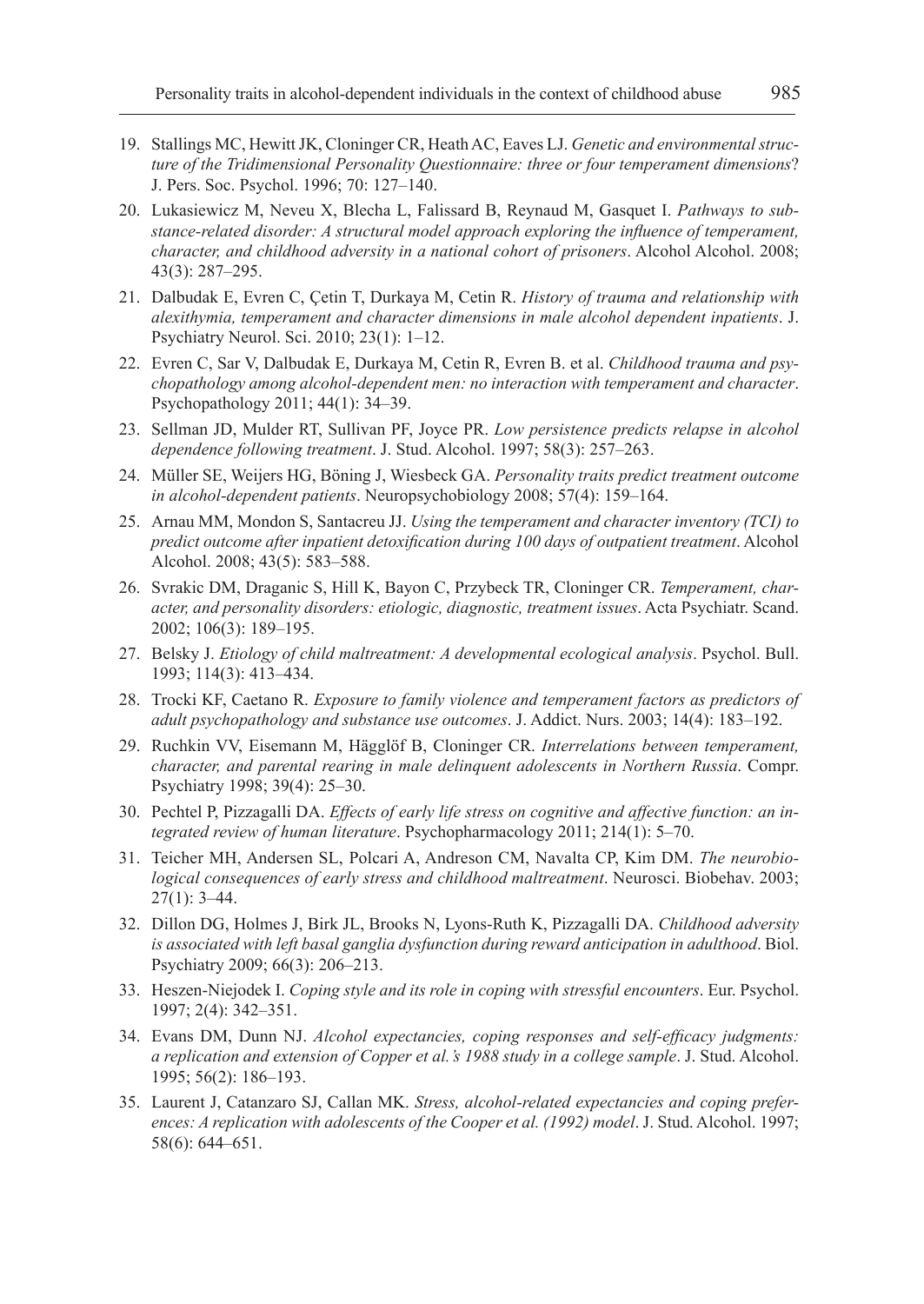- 36. Cooper ML, Russell M, Skinner JB, Frone MR, Mudar P. *Stress and alcohol use: moderating effects of gender, coping, and alcohol expectancies*. J. Abnorm. 1992; 101(1): 139–152.
- 37. Mroziak B, Wójtowicz S, Woronowicz BT. *Psychospołeczne korelaty uzależnienia od alkoholu*. Alkohol. Narkom. 1998; 2(31): 193–203.
- 38. Madden C, Hinton E, Holman CP, Mountjouris S, King N. *Factors associated with coping in persons undergoing alcohol and drug detoxification*. Drug Alcohol Depend. 1995; 38(3): 229–235.
- 39. Paparrigopoulos T, Liappas J, Tzavellas E, Soldatos C. *Coping styles of alcohol-dependent individuals: Comparison with depressed patients and controls*. Soc. Behav. Pers. 2007; 35(5): 599–614.
- 40. Chung T, Langenbucher J, Labouvie E, Pandina RJ, Moos RH. *Changes in alcoholic patients' coping responses predict 12-month treatment outcomes*. J. Consult. Clin. Psychol. 2001; 69(1): 92–100.
- 41. Slavik S, Croake J. *The individual psychology conception of depression as a stress-diathesis model*. J. Individ. Psychol. 2006; 62(4): 417.
- 42. Hyman SM, Paliwal P, Sinha R. *Childhood maltreatment, perceived stress, and stress-related coping in recently abstinent cocaine dependent adults*. Psychol. Addict. Behav. 2007; 21(2): 233–238.
- 43. Toker T, Tiryaki A, Özçürümez G, Iskender B. *The relationship between traumatic childhood experiences and proclivities towards substance abuse, self-esteem and coping strategies*. Turk. Psikiyatr. Derg. 2011; 22: 83–92.
- 44. Min M, Farkas K, Minnes S, Singer LT. *Impact of childhood abuse and neglect on substance abuse and psychological distress in adulthood*. J. Trauma. Stress. 2007; 20(5): 833–844.
- 45. Evren C, Cınar O, Evren B, Ulku M, Karabulut V, Umut G. *The mediator roles of trait anxiety, hostility, and impulsivity in the association between childhood trauma and dissociation in male substance-dependent inpatients*. Compr. Psychiatry 2013; 54(2): 158–166.
- 46. Bácskai E, Czobor P, Gerevich J. *Suicidality and trait aggression related to childhood victimization in patients with alcoholism*. Psychiatry Res. 2009; 165(1): 103–110.
- 47. Gerevich J, Bácskai E. *Intimate partner violence, suicidal intent and alcoholism*. J. Clin. Psychiatry 2006; 67(12): 2033–2034.
- 48. Roy A. *Childhood trauma and depression in alcoholics: relationship to hostility*. J. Affect. Disord. 1999; 56(2–3): 215–218.
- 49. Roy A, Jana N. *Risk factors for suicide attempts among alcohol dependent patients*. Arch. Suicide Res. 2007; 11(2): 211–217.
- 50. Koller G, Preuss UW, Bottlender M, Wenzel K, Soyka M. *Impulsivity and aggression as predictors of suicide attempts in alcoholics*. Eur. Arch. Psychiatry Clin. Neurosci. 2002; 252(4): 155–160.
- 51. Ferrulli A, Leggio L, Cardone S, D'Angelo C, Mirijello A, Vonghia L. *Psychosocial findings in alcohol-dependent patients before and after three months of total alcohol abstinence*. Front. Psychiatry 2010; 6(1): 17.
- 52. King AC, Bernardy NC, Hauner K. *Stressful events, personality, and mood disturbance:: Gender differences in alcoholics and problem drinkers*. Addict. Behav. 2003; 28(1): 171–187.
- 53. Willinger U, Lenzinger E, Hornik K, Fischer G, Schönbeck G, Aschauer HN. et al. *Anxiety as a predictor of relapse in detoxified alcohol-dependent patients*. Alcohol Alcohol. 2002; 37(6): 609–612.